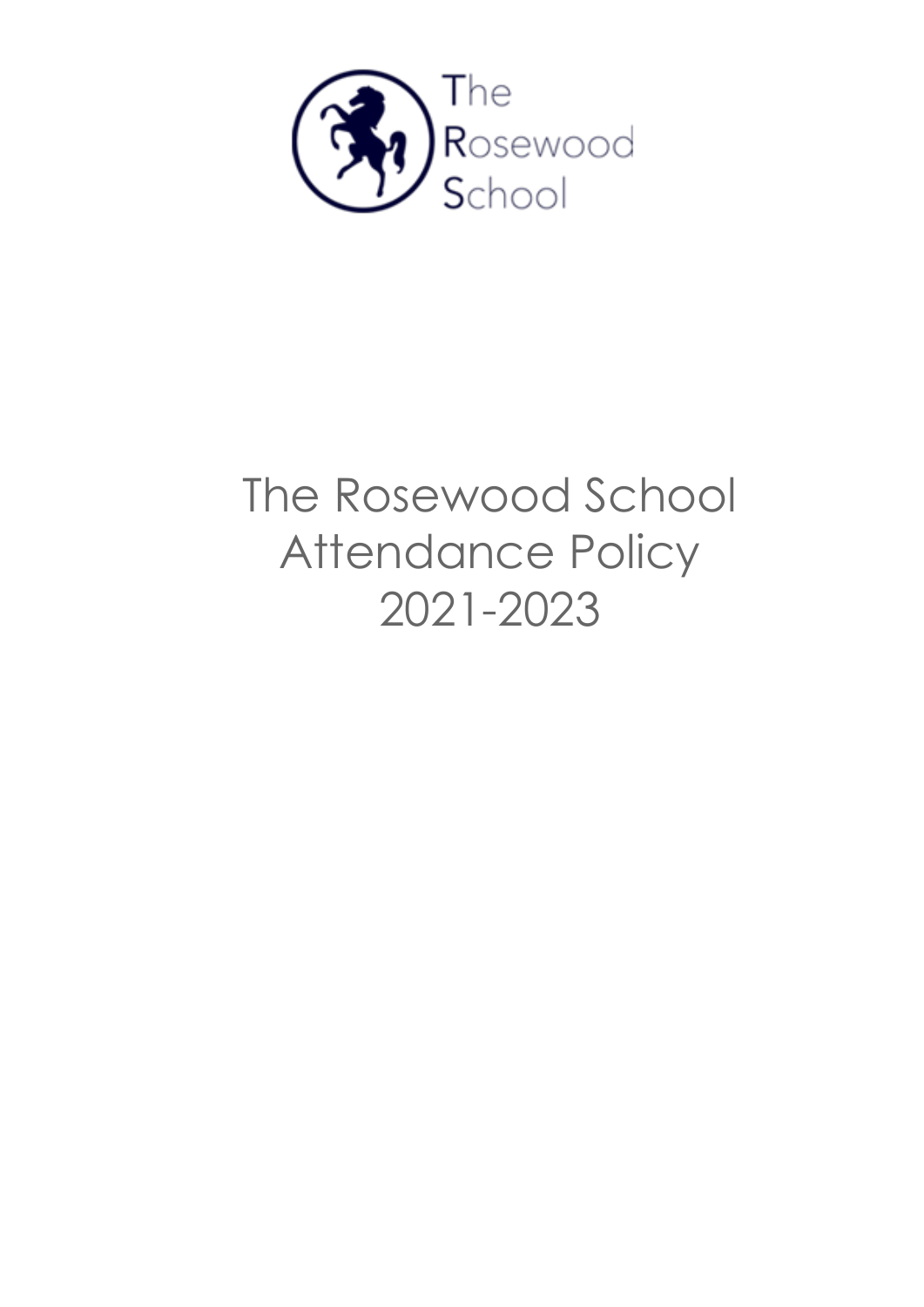# **Statement of Intent**

The Rosewood School (TRS) is committed to the continuous raising of achievement of all our pupils. Regular attendance is critical if our pupils are to be successful and benefit from the opportunities presented to them.

One of our basic principles is to celebrate success. Good attendance is fundamental to a successful and fulfilling school experience. We actively promote 100% attendance for all our pupils, and we use a variety of weekly, termly and annual awards to promote good attendance and punctuality.

The Rosewood School aims to enable all pupils to re-engage in the process of education. We recognise that due to individual mental health issues and /or limitations due to poor physical health, their ability to participate in sustained and active learning has been impaired. However, the expectation is that all pupils are required to attend full-time unless a consultant has indicated a part-time timetable only.

The Executive Headteacher and Staff in partnership with parents/carers, have a duty to promote full attendance at The Rosewood School.

As pupils are dual rolled with ourservice, we work closely with Home Schools in order to monitor and share attendance information.

# **Parental/Carer Responsibility**

Parents/Carers have a legal duty to ensure that their children attend school regularly and arrive on time. Poor attendance undermines their educational attainment and progress and, sometimes, puts pupils at risk by encouraging anti-social behaviour. Children are at significantly greater risk of underachieving, being victims of harm, sexual exploitation or radicalisation if they do not attend education.

**It is the parents'/carers responsibility to contact the school every day their child is absent. This is a safeguarding requirement so that all parties know that your child is safe and their whereabouts is known. Parents should regularly update the school providing reasons/evidence where appropriate for the absence.**

Pupils are expected to arrive by 08:45 am. All pupils that arrive late must report to reception where the reason for lateness is recorded.

# **Attendance and TRS**

At TRS there is a whole school responsibility and approach for improving school attendance, with specific staff taking individual responsibility.

The Assistant Headteachers and Inclusion Managers have overall responsibility for monitoring attendance issues and act where there is cause for concern.

A register is completed at the beginning of each morning and teachers will record attendance at every session thorough out the timetabled day. Marking the attendance registers twice daily is a legal requirement. (The Education (Pupil Registration) (England) Regulations 2006).

Pupils are recorded as present, absent or late.

It is the responsibility of Inclusion Managers to ensure:

- Attendance and lateness records are up to date
- If no reason for absence has been provided, parents/carers are contacted on each day of absence by telephone requesting specific details regarding the absence (including symptoms and presentation) All updates to be logged on SIMS including a descriptive comment.
- If unable to contact by telephone, an email followed by a text message will be sent. If there is still no response then The Rosewood School may contact social services to escalate concerns.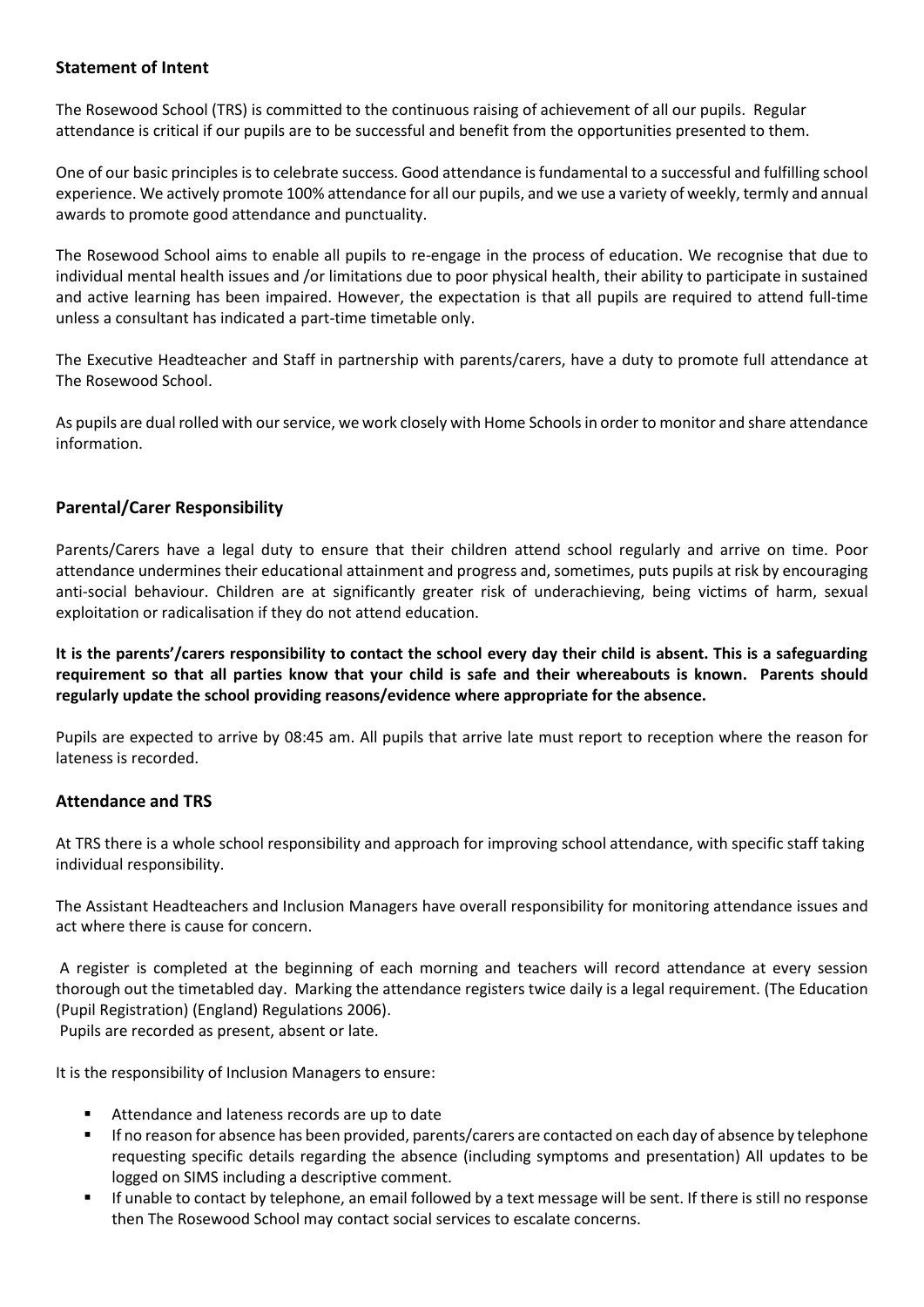- The majority of pupils at The Rosewood School are referred due to a significant Health Need, subsequently after the 2<sup>nd</sup> day of absence the Inclusion Manager will Teams call the family to ensure the child has been seen and to discuss the importance of good attendance and check for any barriers that are impacting on the child returning to school.
- The appropriate attendance code is entered into the register (see National Attendance Codes)
- Parents/carers are informed termly of the child's attendance figure
- Once a pupil is placed on roll with TRS the Inclusion Managers will contact and inform the relevant county Attendance & Inclusion team

# **Part Time Timetables**

Due to the nature of the pupils attending TRS there is a strong likelihood that attendance at their home school has been an issue. The expectations regarding 100% attendance will be reiterated at the pre admissions meeting.

Children are expected to attend school for as many of the 190 days of the academic year as their health allows. It is the responsibility of the parents/carers to ensure that children attend school regularly and punctually. Pupil attendance figures are calculated according to their individual timetables. Timetables are personalised to meet the needs of the pupils and attendance should reflect the agreed timetable of attendance.

If the timetable needs to be adapted, then this can be done in consultation with medical professionals with a supporting letter. Where timetables are reduced Inclusion Managers must ensure that KCC are notified through the digital front door

# **Timeline of the Staged Approach for Managing Poor Attendance**

Our expectation as a school is that pupils should attend for 100% of their agreed timetable.

Where proportionate attendance falls below the 85% benchmark the following action is required;

- 1. Attendance warning/monitoring letter sent
- 2. School intervention letters/meeting with parents/carers.
- 3. Input from medical clinicians will also be sought where illness is a factor.

Where the level of absence has not improved and there are unauthorised absences, the school will make a referral to the KCC Inclusion and Attendance Service using the Digital Front Door. If it is not clear a referral to the Service is appropriate, the school will consult with the Local Authority School Liaison Officer for advice.

For the cases that require intensive family support, the school may make a referral for support through the digital front door.

# **Children Missing Education**

No child should be removed from the Home School roll without consultation between the Executive Headteacher and the Inclusion and Attendance Service where appropriate. Please see the circumstances below: -

- Where a child is missing from education, Local Authority guidance will be followed. In the first instance, advice will be sought by TRS from the Attendance and Inclusion Service. This may result in the completion of a Child Missing Education referral for the following circumstances: -
- If the whereabouts of the child is unknown and the school has failed to locate him/her.
- The family has notified the school that they are leaving the area, but no Common Transfer Form (pupil file) has been requested by another school.

#### **Safeguarding practice**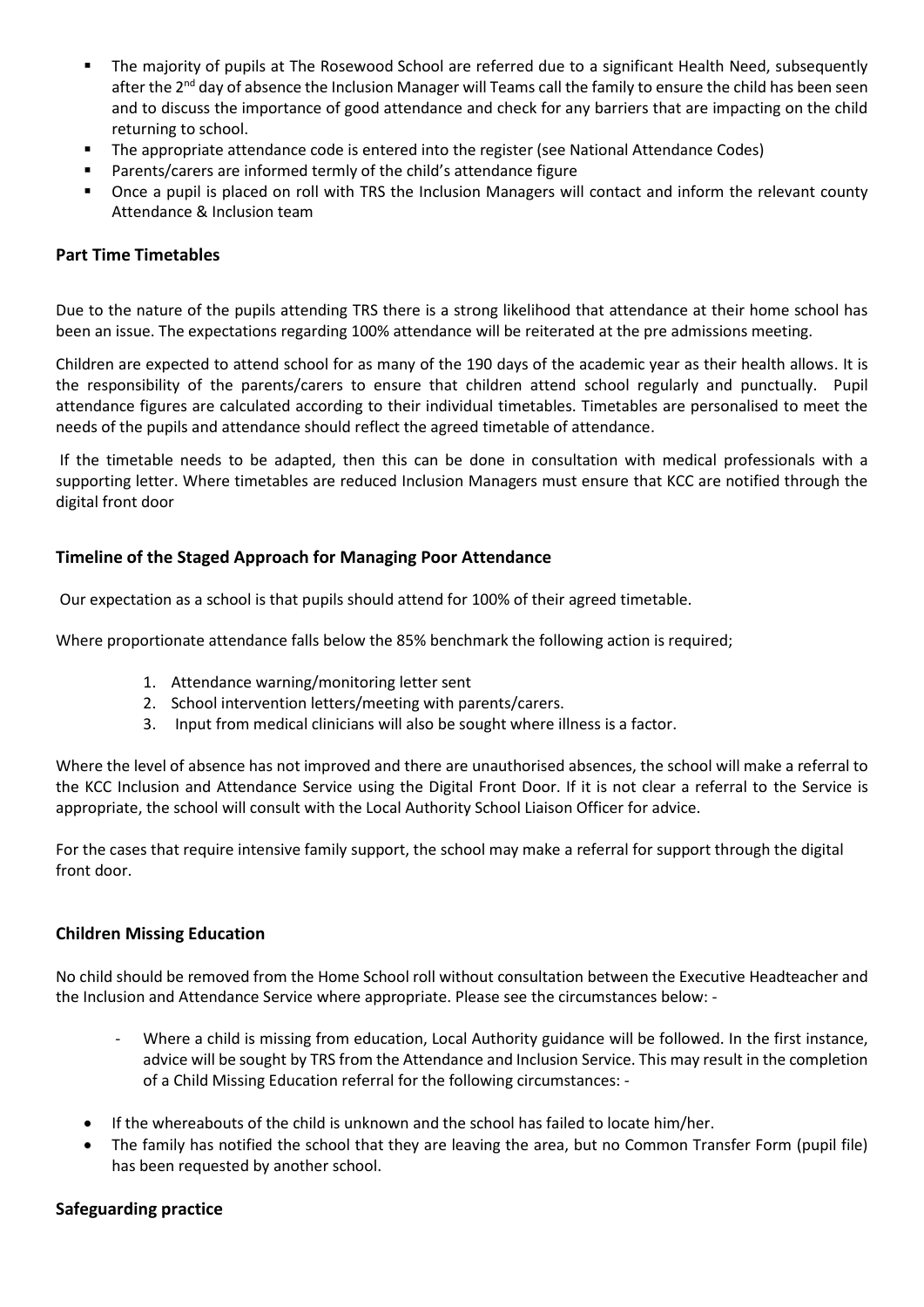Pupil attendance is monitored closely to ensure that all pupils are seen by a TRS member of staff or other professional in compliance with safeguarding protocols. Should a home visits be required, a present marks will not be recorded as the pupil has not attended the provision. A note however should be made on SIMs to state the time of the visit, the member of staff and a summary of the circumstances/details.

# **Electively Home Educated pupils**

On receipt of written notification to home educate, TRS will inform the pupil's local authority that the pupil is to be deleted from the admission register. TRS will not seek to persuade parents to educate their children at home as a way of avoiding excluding the pupil or because the pupil has a poor attendance record. TRS will also liaise with the pupils' home school.

# **Lateness**

At TRS the register is taken at 09.00 am and 12:05 pm. Pupils arriving after these times must enter school by the main entrance and report to Reception where their name and the reason for lateness will be recorded. The pupil will be marked as late before registration has closed (Code 'L').

Where a part time timetable has been authorised, a pupil will only be recorded as late where appropriate to their timetable.

Pupils arriving after their agreed time will be marked as late after registration (Code 'U') and this will count as an unauthorised absence.

Frequent lateness after the register has closed (U) will be discussed with parents and could provide grounds for prosecution or a Penalty Notice.

For absence due to medical appointments evidence will be required and submitted to Inclusion Managers, before the scheduled appointment, where applicable. Examples of medical evidence can include but is not limited to:

- GP appointment card
- Hospital Letter
- Copy of prescription given by GP
- Text from GP as proof of telephone consultation

If a pupil is sent home by a member of staff due to illness, this will be authorised by the school.

Pupils are only authorised to leave the school premises early when permission has been sought and approved by the parent/carer

#### **Penalty Notice Proceedings for Lateness**

# **Penalty Notices are issued in accordance with Kent County Council's Education Penalty Notices Code of Conduct effective from January 2016, as revised in June 2020, when:**

- 10 incidents of late arrival after the registers have closed during any possible 100 school sessions leads to a Penalty Notice Warning Letter.
- The Penalty Notice Warning Letter sets out 15 school days during which no unauthorised absence is to be recorded
- If unauthorised absence is recorded during the 15-day period, a Penalty Notice(s) will be issued (one per parent per child)
- Where a Penalty Notice is not paid within 28 days of issue the Local Authority will instigate court proceedings

# **Authorising Absence**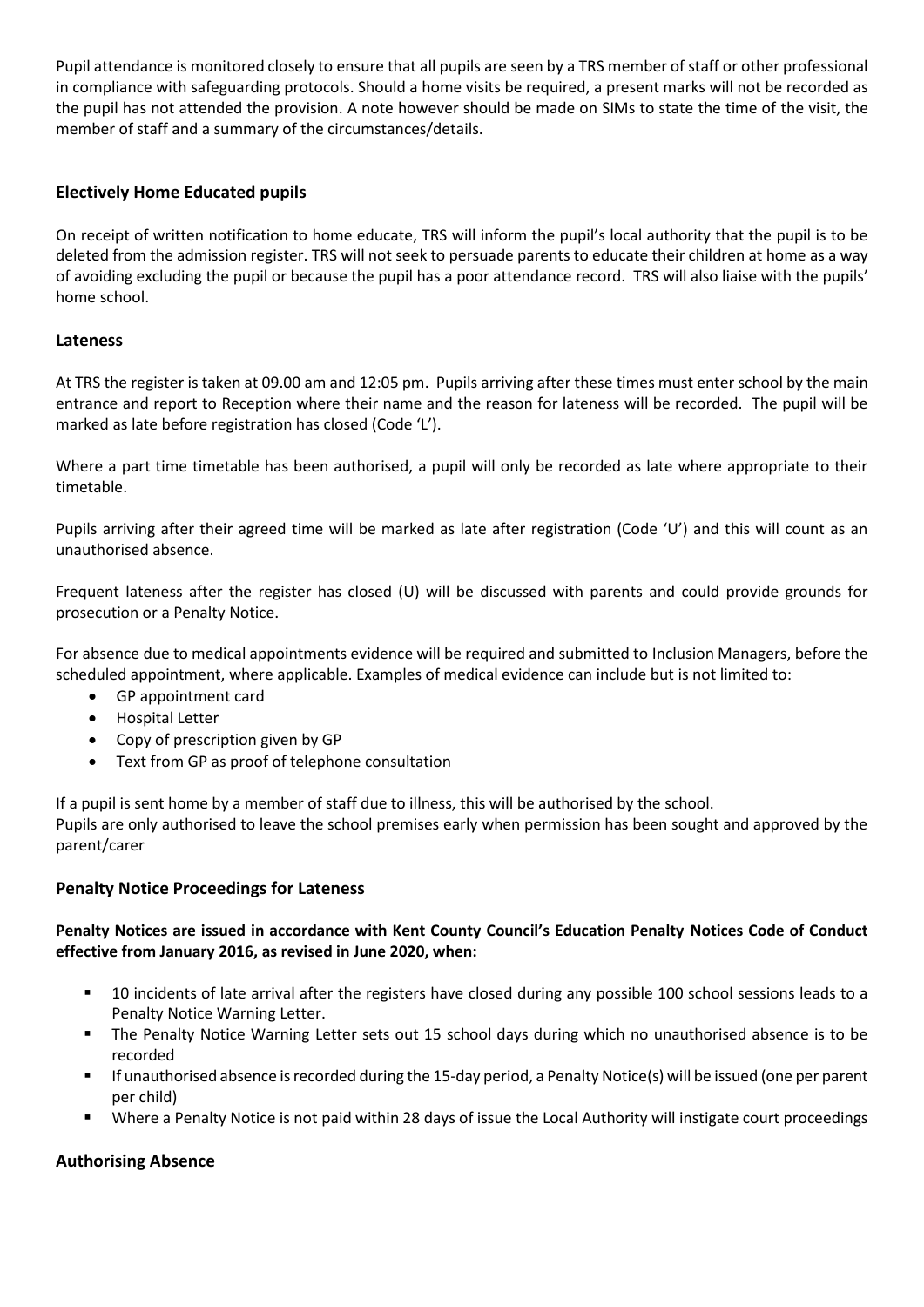Only the Executive Headteacher can authorise absence using a consistent approach. The Executive Headteacher is not obliged to accept a parent's explanation. A letter or telephone message from a parent does not in itself authorise an absence. If absences are not authorised, parents will be notified.

If no explanation is received, absences will not be authorised.

Absence (for example leave for holidays) during term time can only be approved in "exceptional circumstances". The following reasons are examples of absence that **will not** be authorised:

- **Persistent nonspecific illness e.g. poorly/unwell**
- Absence of siblings if one child is ill
- **•** Oversleeping
- Inadequate clothing/uniform
- **Confusion over school dates**
- Medical/dental appointments of more than half a day without very good reasons
- Child's/family birthday
- **Shopping trip**
- **Family Holidays (with some rare exceptions)**

Persistent unauthorised absence (10% or more of the school year) may result in an AS1 referral to the Local Authority School Liaison Officer for consideration of prosecution. The school will follow procedures prior to referral and parents will be notified in writing.

When a referral is made, the child's Registration Certificate, copies of all letters sent to parents and minutes of any meetings **need to** be attached to the completed AS1 referral form with any other relevant information.

# **Local Authority Action may include**: -

- Attendance Improvement Meeting
- Home visits
- Liaison with other agencies
- Fast Track to Prosecution

# **Penalty Notices Proceedings for Poor Attendance**

# **Penalty Notices are issued in accordance with Kent County Council's Education Penalty Notices Code of Conduct effective from January 2016 and revised in June 2020.**

- A Penalty Notice can only be issued in cases of absence for 10 or more half day sessions (5 school days) without authorisation during any 100 possible school sessions or period of 50 days of schooling – these do not need to be consecutive.
- A Penalty Notice can also be issued where an excluded child is found in a public place during school hours.
- After the appropriate request for a Penalty Notice is received, the KCC Inclusion and Attendance Service will issue a warning letter setting out 15 school days during which no unauthorised absence is to be recorded
- If unauthorised absence is recorded during the 15 day period a Penalty Notice will be issued (one per parent per child)
- No parent will be penalised for any Covid-19 related absence

# **Exceptional circumstances could include**:

- Service personnel returning from a tour of duty abroad where it is evidenced the parent will not be in receipt of any leave in the near future that coincides with school holidays.
- Where an absence from school is recommended by a health professional as part of a parent's or child's rehabilitation from a medical or emotional issue.
- The death or terminal illness of a person close to the family.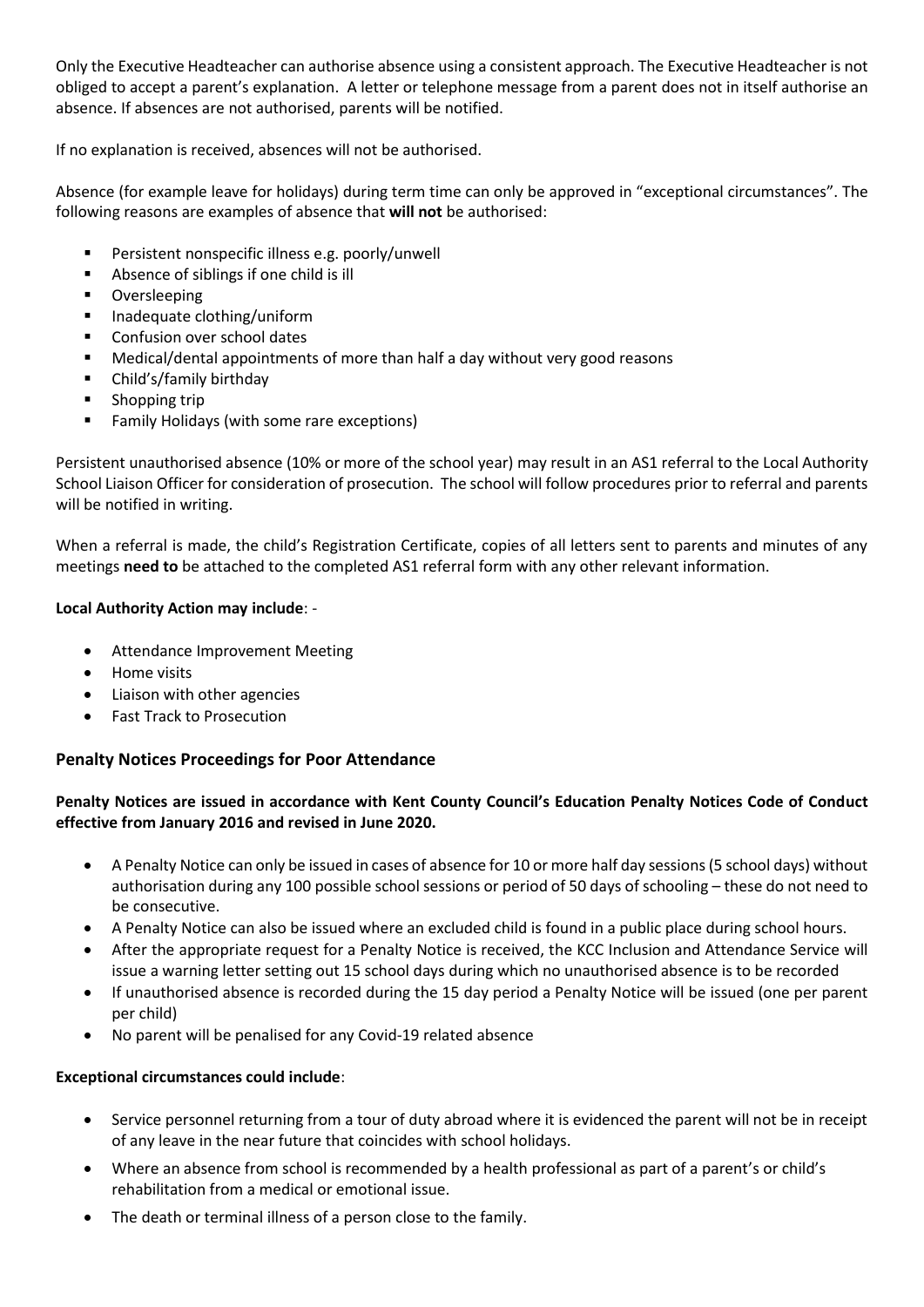- To attend a wedding or funeral of a person close to the family.
- Any strong personal reasons why a family might need to take a child away from school for a short break.

Any examples provided are illustrative rather than exhaustive. It is acceptable to take a pupil's previous record of attendance into account when the school is making decisions. The fundamental principles for defining 'exceptional' are rare, significant, unavoidable and short. And by 'unavoidable' it implies that an event could not reasonably be scheduled at another time. It is important to note that Headteachers can agree the absence of a child in exceptional circumstances and this discretion can be used also to determine the length of the authorised absence.

Where Penalty Notices are imposed, the regulations state that the penalty will be £120 to be paid within 28 days, reduced to £60 if paid within 21 days. Penalty Notices are issued to each parent of each child. Failure to pay the penalty in full by the end of the 28 day period will result in prosecution by the Local Authority.

Section 444 of the Education Act 1996 says that parents are guilty of an offence of failing to secure regular attendance at school unless they can prove that the child was absent:

- with leave (the school has given permission)
- due to sickness or any unavoidable cause (the sickness or unavoidable cause must relate to the child, not the parent)
- religious observance
- failure by the Local Authority to provide transport

In law, these are the only acceptable reasons for a child being absent from school.

The Executive Headteacher may authorise absence in "exceptional circumstances" but this must be requested in advance and agreement to each request is at the discretion of the Headteacher, acting on behalf of the Governing Body (Education (Pupil Registration) (England) Regulations 2006). Each case will be judged on its merits and the Executive Headteacher's decision is final. Once the decision not to authorise leave is taken, it cannot be authorised retrospectively.

If the absence is not authorised and the holiday is taken anyway, the case may be referred to the Inclusion and Attendance Service who may issue a Penalty Notice to each parent for each child taken out of school.

Failure to pay the penalty in full by the end of the 28 day period will result in prosecution by the Local Authority.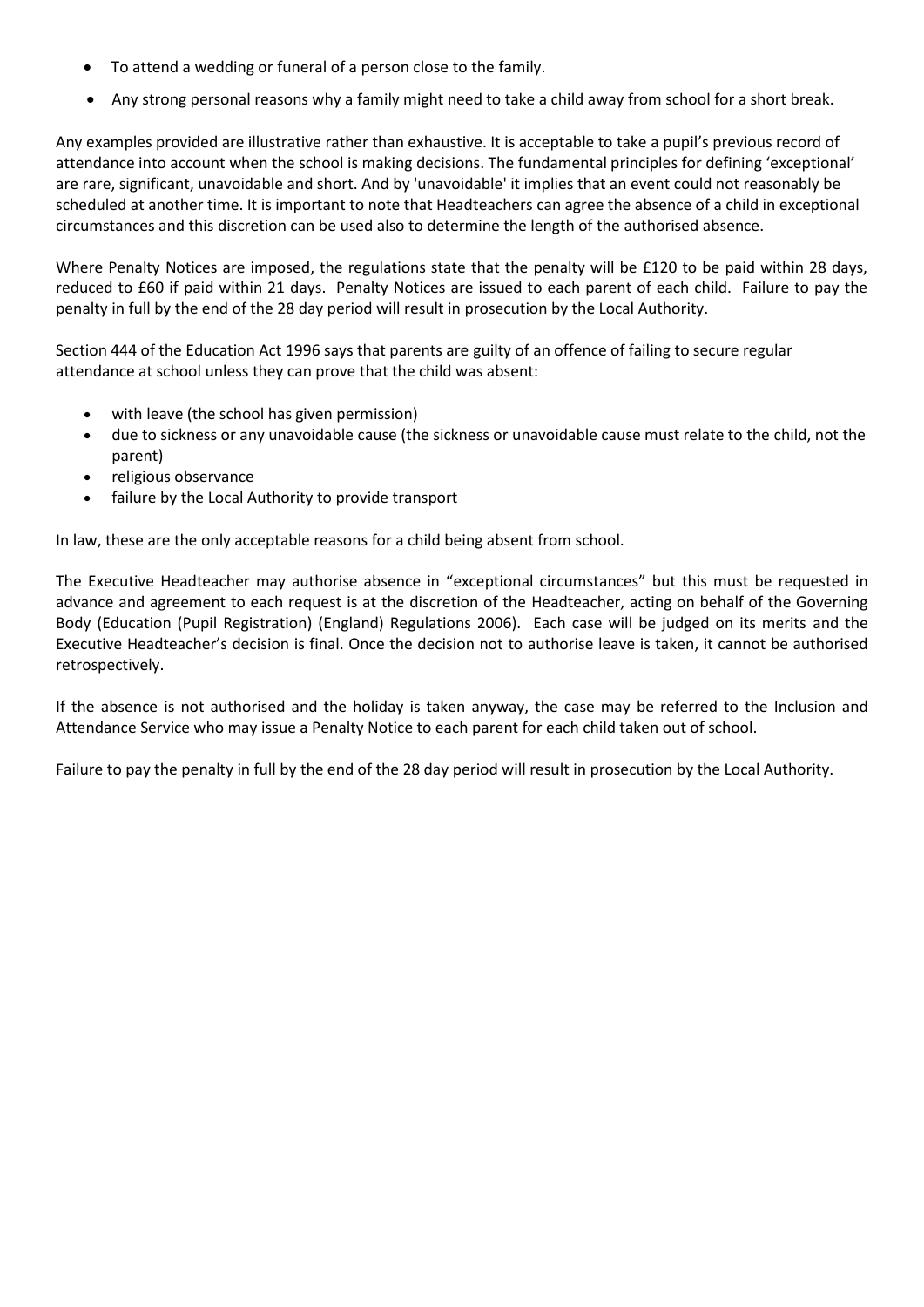**Appendix 1 Late letter (Code L) Appendix 2 Late letter (Code U) Appendix 3 Absence Letter Appendix 4 School Attendance Meeting Letter Appendix 5 School Letter Warning re: Penalty Notice Referral Appendix 6 Unauthorised absence confirmation of PN request Appendix 7a Response to Leave Request (Not Authorising) Appendix 7b Response to Leave Request submitted retrospectively (Not Authorising) Appendix 8 Unauthorised leave confirmation of PN request Appendix 9 School letter where they believe a holiday was taken Appendix 10 Notice of closure to Service due to non-engagement/attendance Appendix 11 Summary of letters and action points Appendix 12 School Referral Pathway**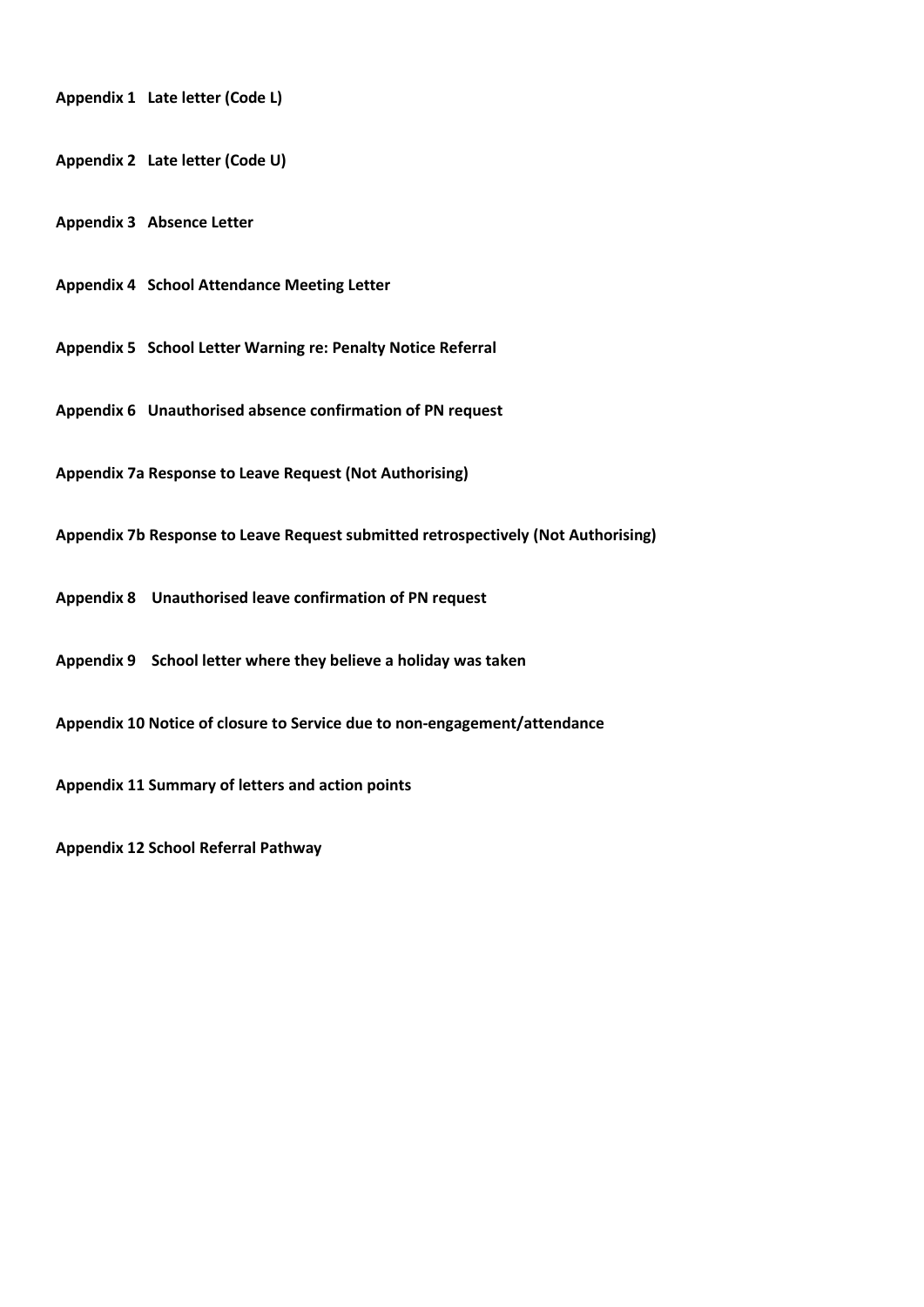«addressee» «address\_block»

«date\_of\_printing»

Dear «salutation»

#### **Re «forename» «surname»**

I am writing to express my concern over the number of occasions that «forename» has been arriving late at school. Below for your information is a summary of attendance indicating the days «forename» was late (Code L):

«dates\_of\_lates\_before»

Total number of lates before registration closed: «total\_lates\_before»

half day sessions

At our school the register is taken at **08:45** am and at **12:05** pm.

A pupil's lateness will seriously disrupt their learning and can increase anxiety on entering classes already engaged in the lesson.

I would like use to work together to improve punctuality, if we can help in any way, please do not hesitate to contact us.

Yours sincerely

Inclusion Manager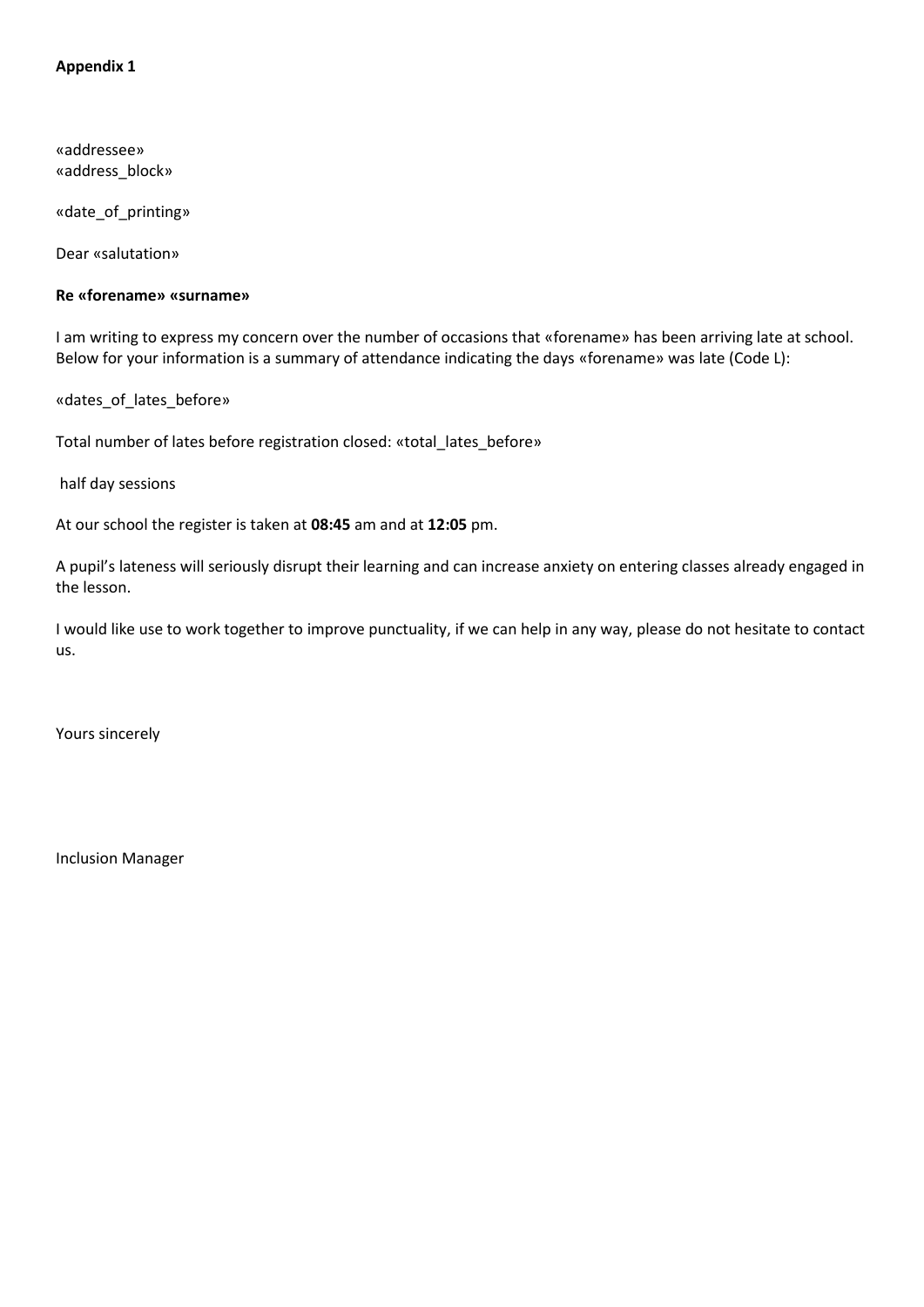«addressee» «address\_block»

«date\_of\_printing»

Dear «salutation»

#### **Re «forename» «surname»**

I am writing to express my concern over the number of occasions that «forename» has arrived after the register has been closed. Below for your information is a summary of attendance indicating the days «forename» was late (Code U):

«dates\_of\_lates\_after»

Total number of lates after registration closed: «total\_lates\_after» half day sessions

At our school the register is taken at **08:45** am and is closed at **09:00** am for the morning session and taken again at **12:05** pm and closed at **12:55** pm for the afternoon session. Pupils arriving after the register has closed will be marked 'U' which records the absence as unauthorised for that session.

Arriving after the register has closed is seriously disrupting your child's learning and is impacting on their overall attendance.

Persistent late arrival may lead to a referral for a Penalty Notice or a referral to the Local Authority School Liaison Officer for further action and possible prosecution.

If «forename» continues to arrive late after the register has closed we will contact you to arrange a meeting at the school.

Yours sincerely

Inclusion Manager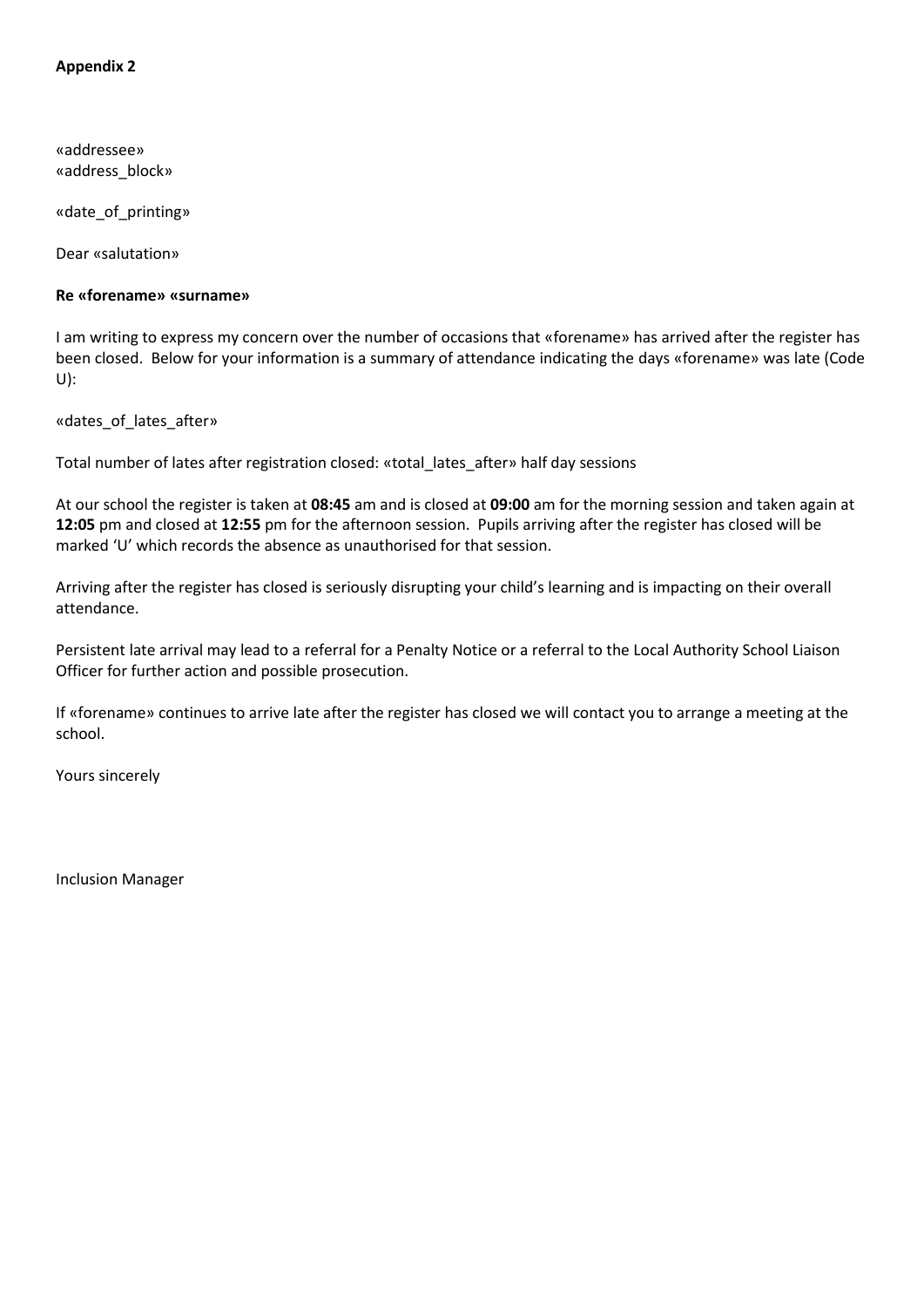#### **Attendance Letter 1**

«addressee» «address\_block»

«date\_of\_printing»

Dear «salutation»

#### **Re «forename» «surname»**

I am writing to express my concern over the number of occasions that «forename» has been absent from school. [His/her] current attendance has fallen to [percentage]. Falling below 85% attendance will likely have an impact on [his/her] academic achievement.

I attach for your information a summary of attendance indicating the days «forename» was absent.

A pupil's absence can seriously disrupt their learning, not only do they miss out on teaching while they are away, but they are less prepared for future lessons when they return.

I would like for us to work together to improve «forename»'s attendance. If we can help in any way, please do not hesitate to contact us.

Yours sincerely

Inclusion Manager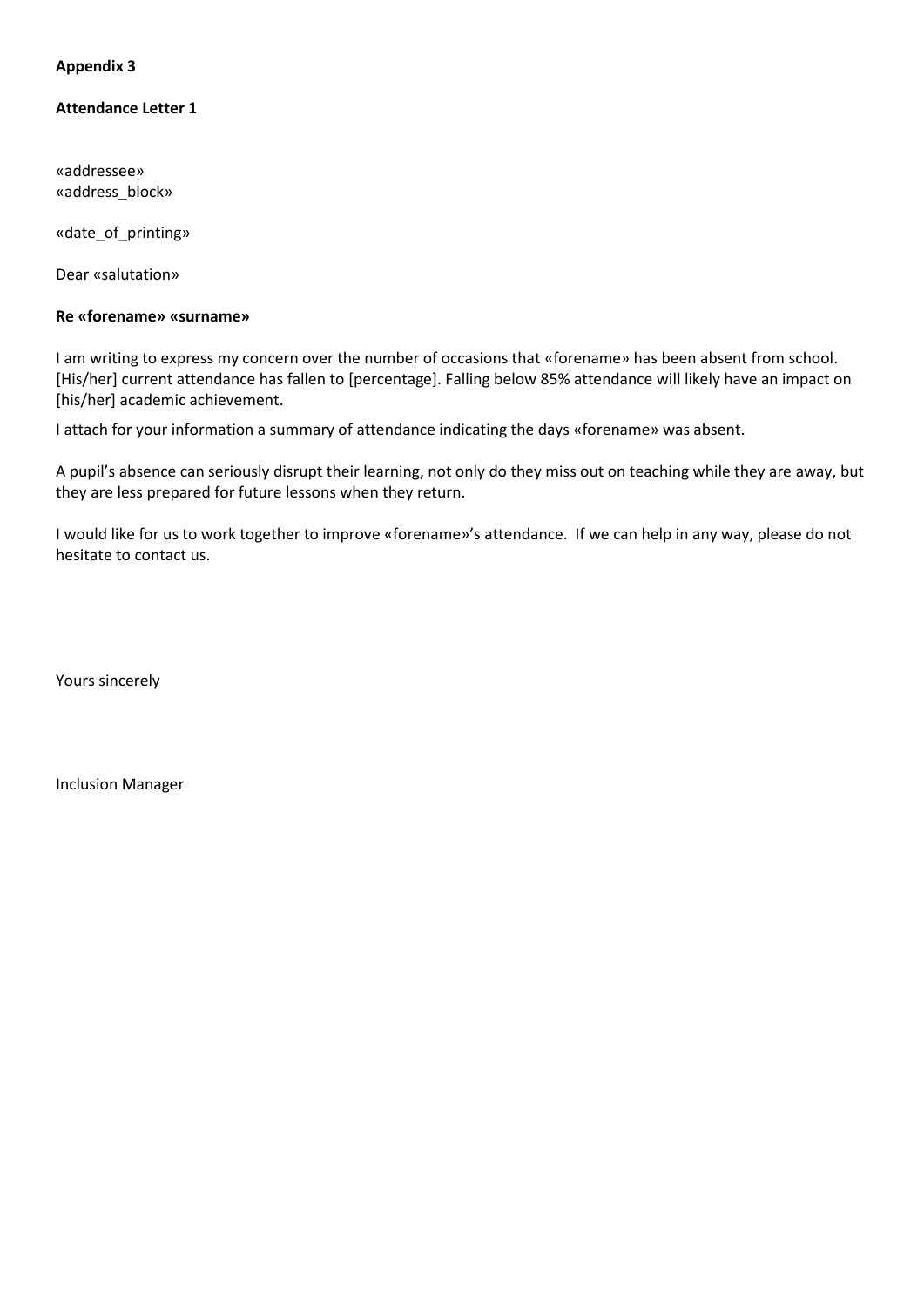#### **Attendance Letter 2**

«addressee» «address\_block»

«date\_of\_printing»

Dear «salutation»

#### **Re: «forename» «surname»**

I'm writing to express my concern at [name's] recent high levels of absence from school. [His/her] current attendance has fallen to [percentage].

As there has been no improvement in «forename»'s attendance, I must advise you that further absences from school as a result of illness may require medical evidence (e.g. copy of a prescription, Doctors/Dentist appointment card). If medical evidence is not provided when required, further absences will be marked as unauthorised.

We acknowledge that each family's circumstances are different, and we aim to work with parents to provide the best education for every child.

Pupils' welfare is of paramount importance to us and we believe that regular attendance is essential for their success and fulfilment.

We want to make sure that we can support [name's] education in the best way possible, including looking into how we can help [him/her] to address gaps in learning due to absence.

I therefore request that you attend a meeting to discuss the above.

Where appropriate The Rosewood School will also discuss this matter with the Attendance and Inclusion service who have the statutory duty to investigate matters of ongoing poor school attendance.

Yours sincerely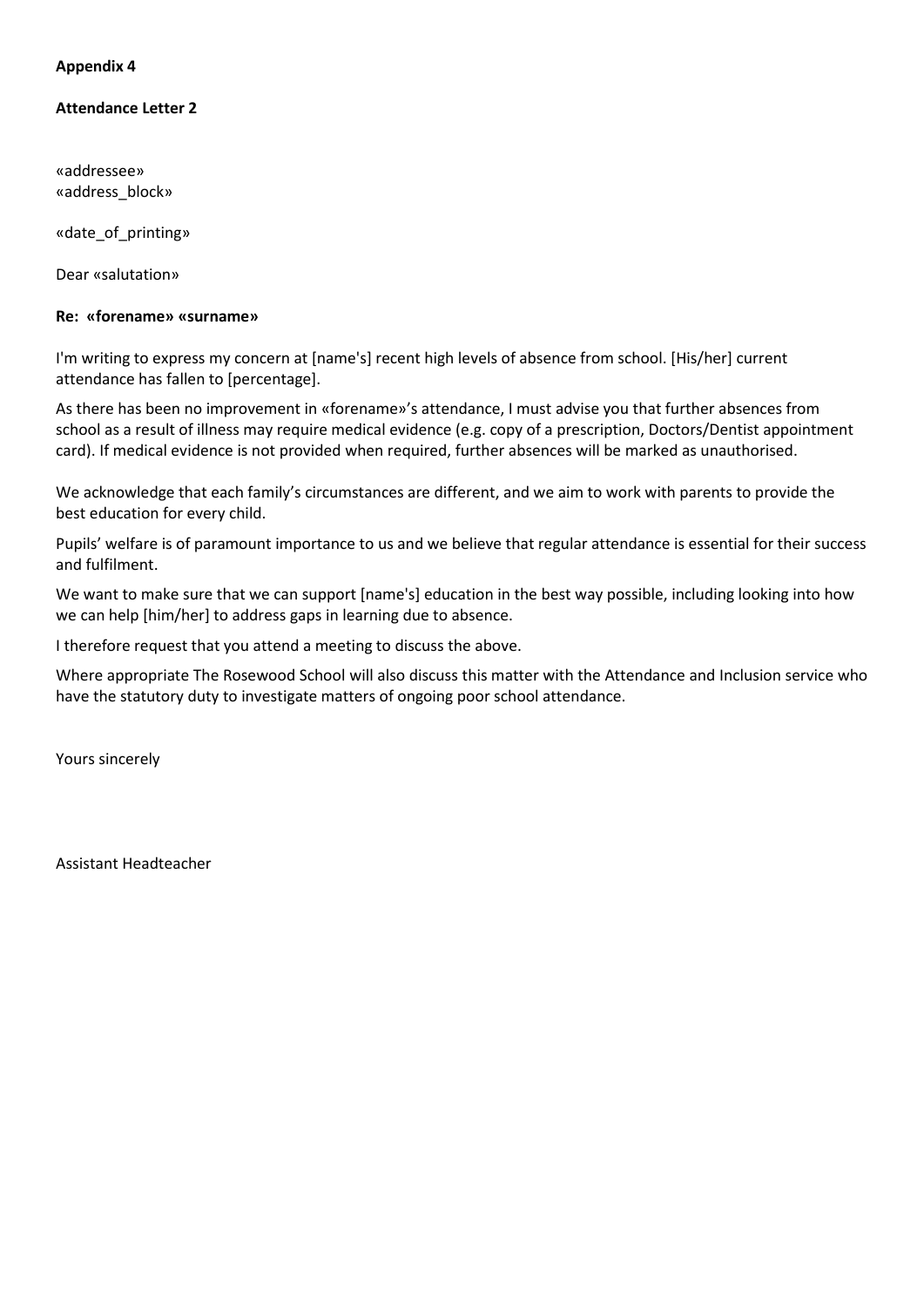«addressee» «address\_block»

«date\_of\_printing»

#### Dear **«salutation»**

#### Re **«forename» «surname»**

At our school we consider attendance of utmost importance and I am therefore bringing this information to your attention.

Our monitoring process has shown that «forename» has been absent from school for a total of «total\_unauthorised\_absences» unauthorised half day sessions. I refer you to legislation regarding Penalty Notices.

*'As from 2005, Kent Local Authority (LA) introduced Penalty Notices for unauthorised absence from school of at least 10 sessions (5 days) during any 100 possible school sessions.'* A separate Penalty Notice can be issued to each parent and for each child.

*On receipt of the Notice, the penalty will be £120, reduced to £60 if paid within 21 days. Failure to pay the penalty in full at the end of the 28 day period may result in prosecution by the LA.*

Please note this is a warning letter that a Penalty Notice could be requested if a total of 10 unauthorised sessions (5 days) are reached.

Should you wish to discuss this matter further please do not hesitate to contact me.

If further unauthorised absence occurs you will be contacted and invited in for a meeting at the school.

Yours sincerely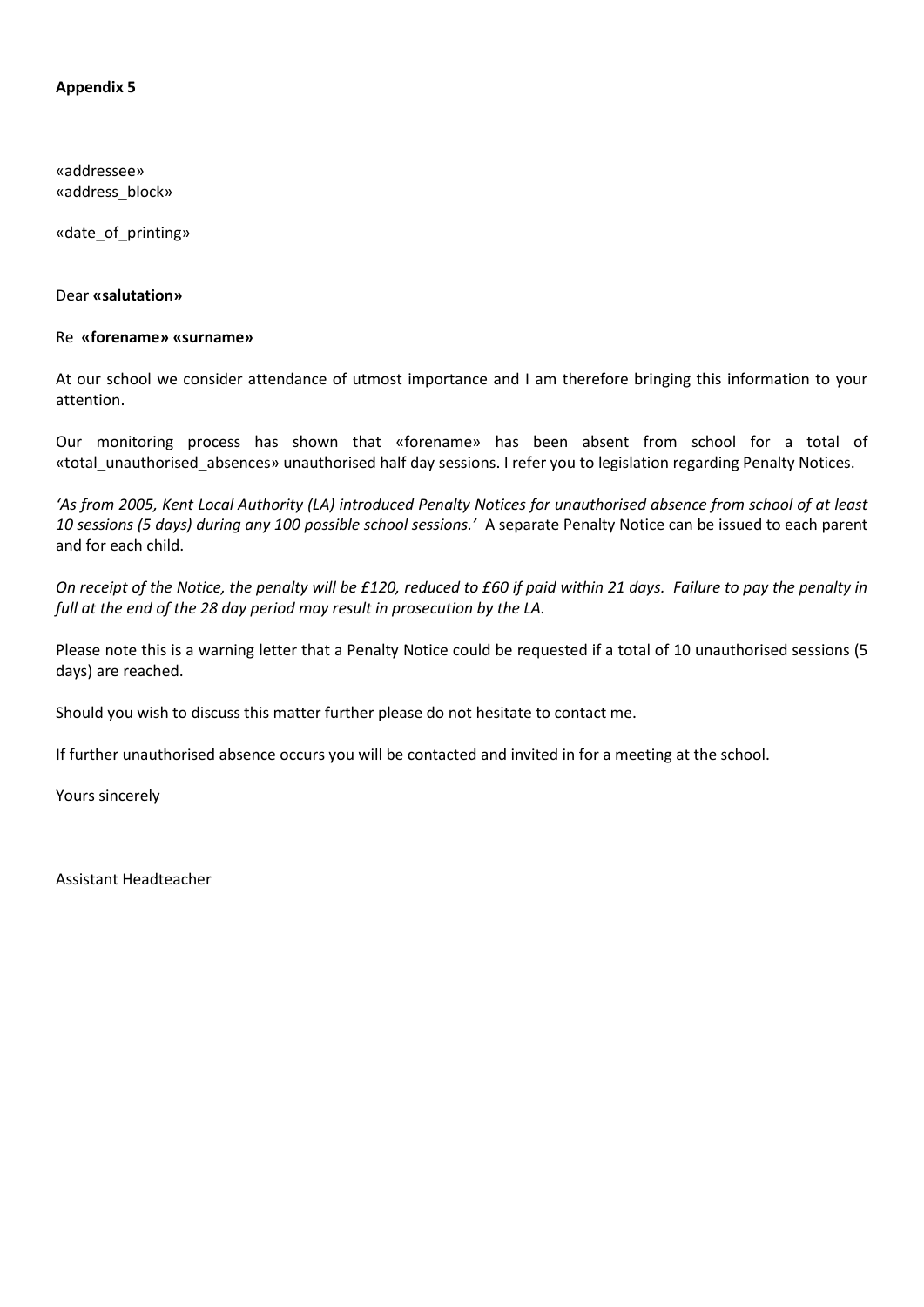«addressee» «address\_block»

«date\_of\_printing»

Dear «salutation»

#### **Re «forename» «surname»**

With reference to our letter dated **??**, «forename» has now reached a total of «total\_unauthorised\_absences» half day sessions of unauthorised absence. As a result, we will now be requesting a Penalty Notice from the Local Authority.

A separate Penalty Notice can be issued to each parent and for each child.

Yours sincerely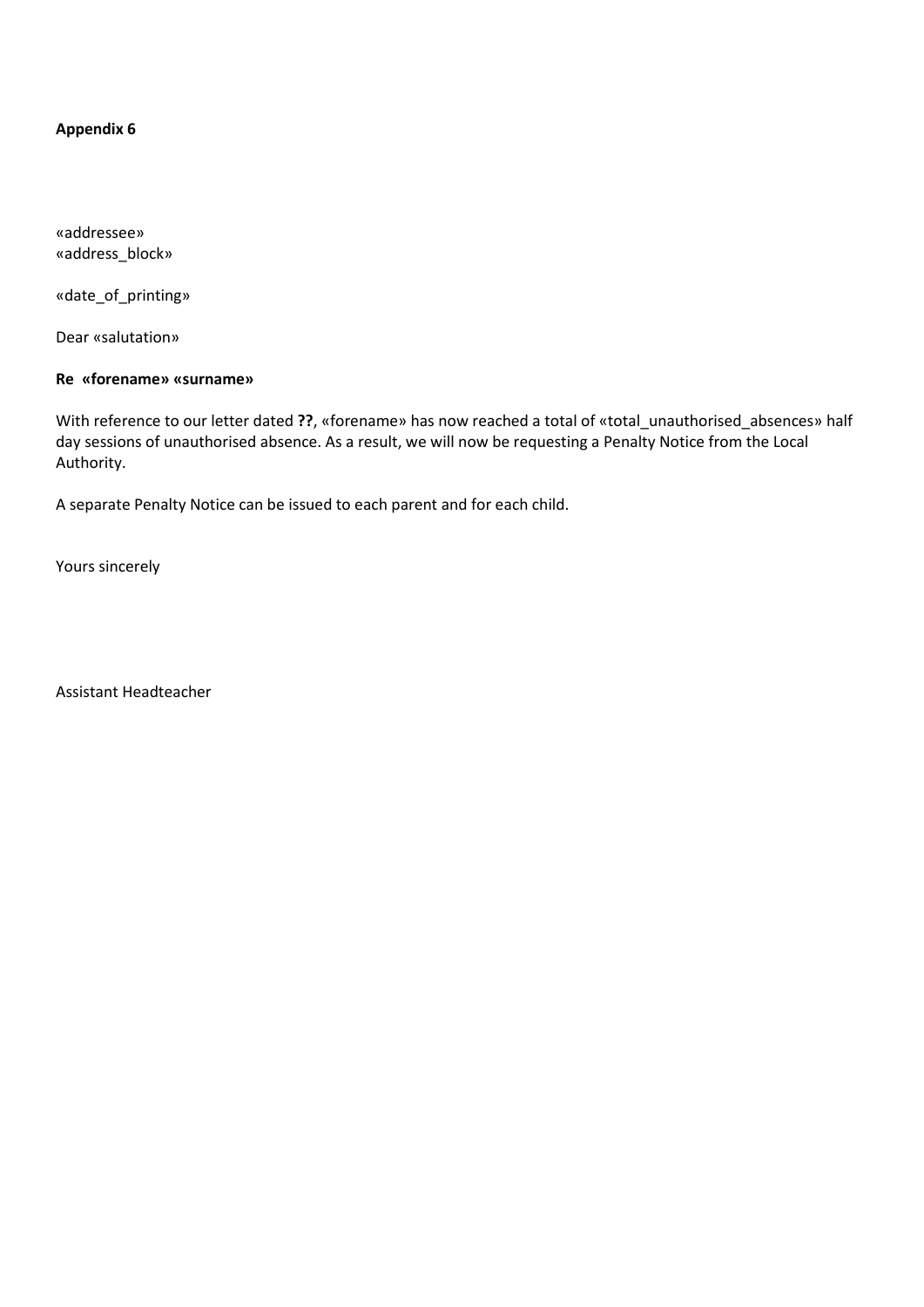#### **Appendix 7a**

«addressee» «address\_block»

«date\_of\_printing»

Dear «salutation»

# **Request for leave during Term-Time For the attention of the parents of «forename» «surname»**

I have received your request to take «forename» out of school for a family holiday between ??date and ??date, a total of ??Number of school sessions.

From September 2013 the Department for Education has amended the Education (Pupil Registration) (England) Regulations 2006 removing the Headteacher's ability to authorise leave of absence for a family holiday. Requests for holidays in term-time will not be authorised as the Regulations only allow me to authorise absence (leave) in "exceptional circumstances".

The School's Attendance Policy confirms that:

- agreement to each request is at my discretion, acting on behalf of the Governing Body
- each case will be judged on its merits
- my decision is final
- leave cannot be authorised retrospectively

I have considered your request, but I am writing to confirm that on this occasion the leave will not be authorised. If you decide to take «forename» out of school I will be making a request for a Penalty Notice to be issued.

Penalty Notices are issued to each parent of each child and the amount of the penalty will be £120 to be paid within 28 days, reduced to £60 if paid within 21 days. Failure to pay the penalty in full at the end of the 28 day period may result in prosecution by the Attendance Service.

Yours sincerely

Executive Headteacher

**Appendix 7b**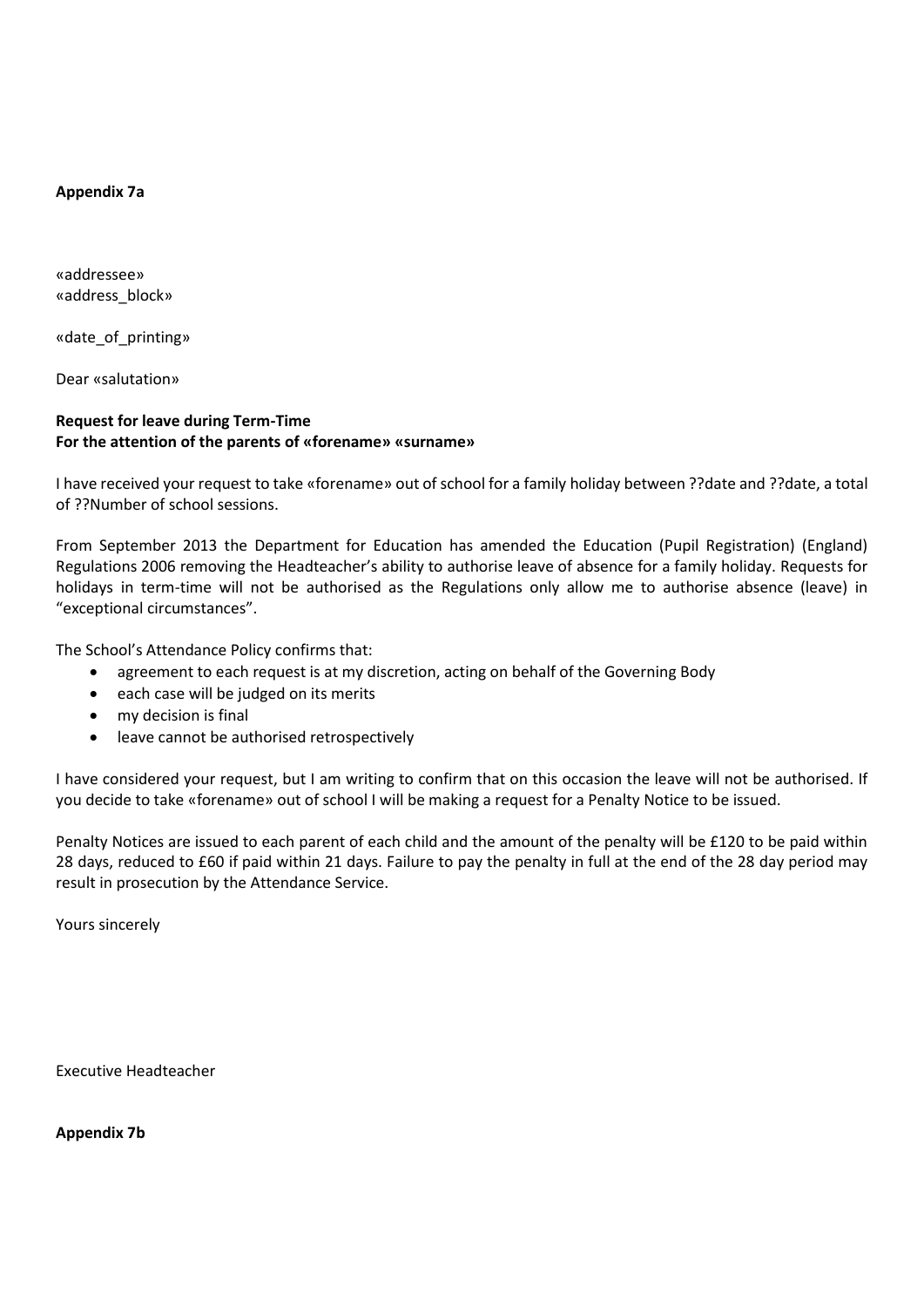«addressee» «address\_block»

«date\_of\_printing»

Dear «salutation»

# **Request for leave during Term-Time For the attention of the parents of «forename» «surname»**

You failed to apply in advance for permission for «forename» to be absent from school.

From September 2013 the Department for Education has amended the Education (Pupil Registration) (England) Regulations 2006 removing the Headteacher's ability to authorise leave of absence for a family holiday. Requests for holidays in term-time will not be authorised as the Regulations only allow me to authorise absence (leave) in "exceptional circumstances".

The School's Attendance Policy confirms that:

- agreement to each request is at my discretion, acting on behalf of the Governing Body
- each case will be judged on its merits
- my decision is final
- leave cannot be authorised retrospectively

As stated above, I am unable to authorise leave retrospectively, and I will be making a request for a Penalty Notice to be issued.

Penalty Notices are issued to each parent of each child and the amount of the penalty will be £120 to be paid within 28 days, reduced to £60 if paid within 21 days. Failure to pay the penalty in full at the end of the 28 day period may result in prosecution by the Attendance Service.

Yours sincerely

Executive Headteacher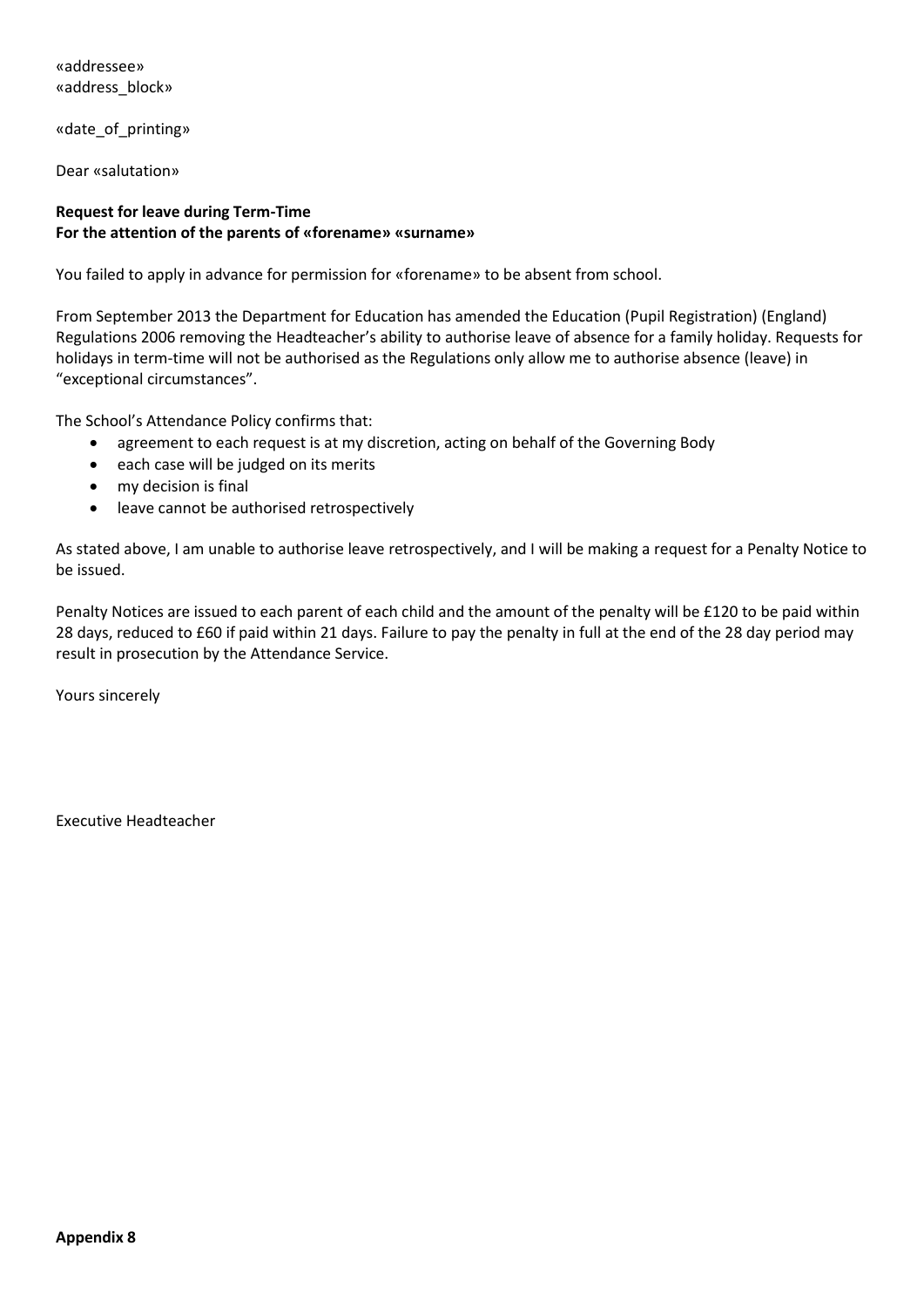«addressee» «address\_block»

«date\_of\_printing»

Dear «salutation»

# **Name: «forename» «surname» DOB: «date\_of\_birth»**

With reference to our letter dated **??date,** the leave of absence taken between **??date** and **??date** has now been recorded as Unauthorised Absence and as a result a Penalty Notice has been requested.

A separate Penalty Notice can be issued to each parent and for each child.

Yours sincerely

Executive Headteacher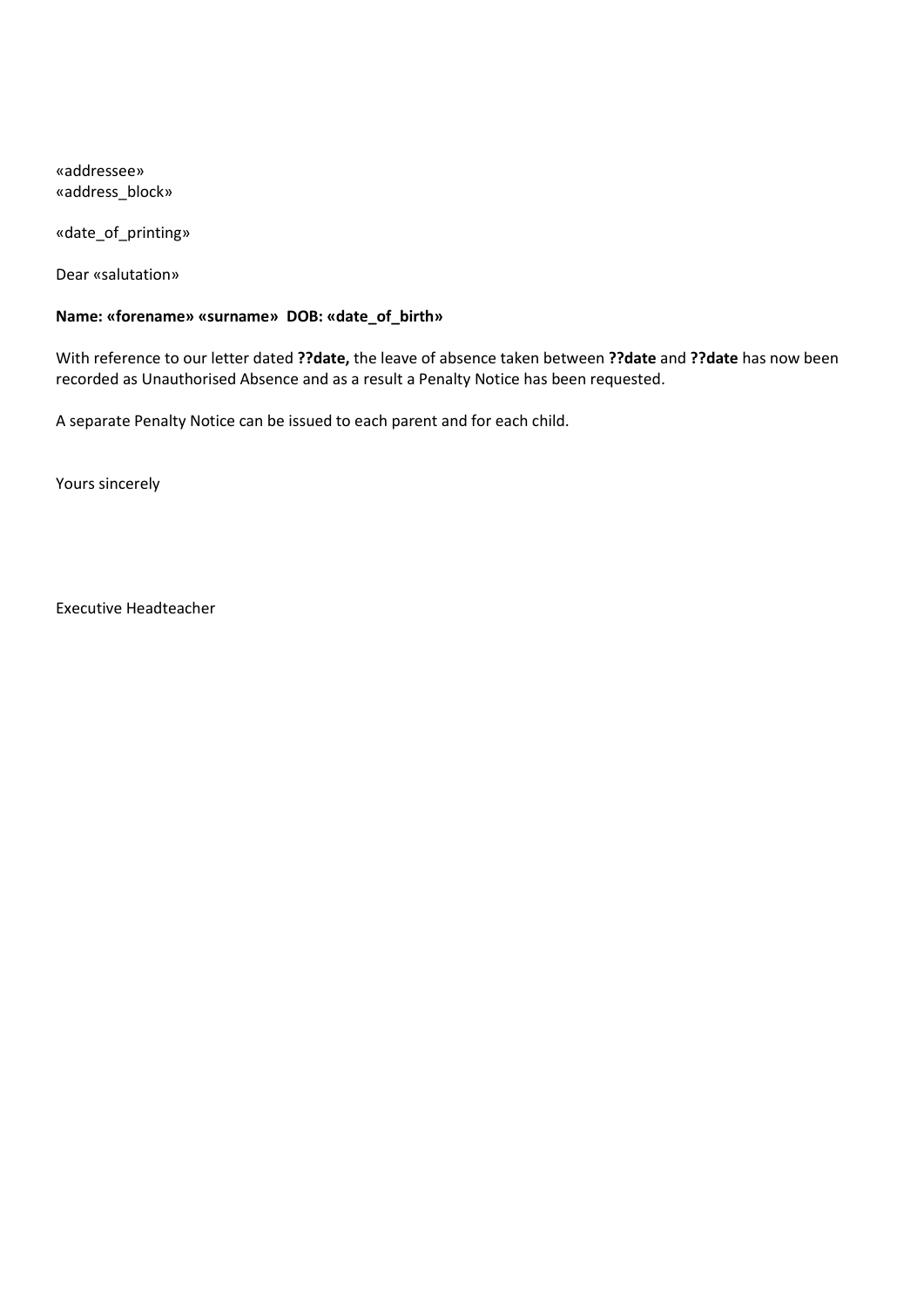«addressee» «address\_block»

«date\_of\_printing»

Dear «salutation»

#### **Re «forename» «surname»**

You failed to apply in advance for permission for «forename» to be absent from school.

From September 2013 the Department for Education has amended the Education (Pupil Registration) (England) Regulations 2006 removing the Headteacher's ability to authorise leave of absence, except in exceptional circumstances. *(State why you are treating this absence as a family holiday and/or why there are no exceptional circumstances)*

Requests for holidays in term-time will not be authorised as the Regulations only allow me to authorise absence (leave) in "exceptional circumstances".

I am unable to authorise leave retrospectively therefore this absence will be recorded as unauthorised absence, where a child has 10 unauthorised sessions within 100 school session a Penalty Notice may be issued.

The Penalty Notice gives you the opportunity to pay a penalty instead of being prosecuted for failing to secure your child's regular attendance at school. The amount of the penalty is £120 per parent, per child, but if payment is made by you within 21 days of receipt of this Notice it will be £60 per parent, per child. If you pay this penalty within the time limits, no further action will be taken against you in connection with the offence, i.e. your liability for the offence will be discharged.

Yours sincerely

Executive Headteacher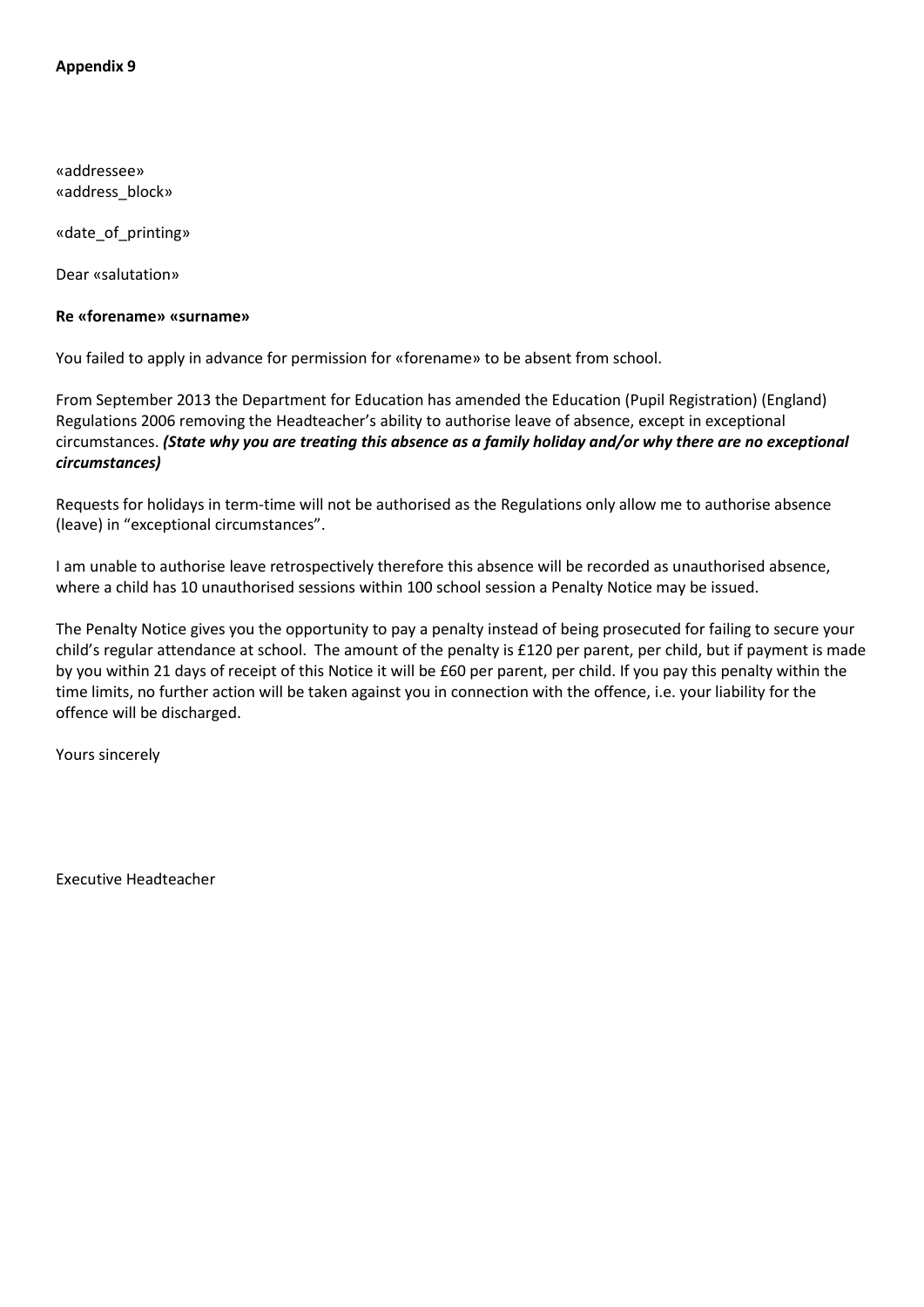«addressee» «address\_block»

«date\_of\_printing»

Dear «salutation»

#### **RE: Final Notice before Closure**

At the time of writing, your son's/daughter's attendance with our service is at xxxxxx which includes xx sessions recorded as unauthorised absence. The minimum expectation of attendance is xx%.

To date, The Rosewood School, have attempted the following strategies to reengage your child within our service:

- Reduced timetable (multiple times)
- Organisation of transport (multiple times)
- Every day calling
- Offered in school strategies, such as independent work stations
- Attendance letters
- Proposed attendance meetings (which went unattended)

I am requesting your attendance for a meeting on xxxxxxx at our xxxxxxxx School. If you are unable to make that date, please contact our office to inform them of a date when you can by xxxxxxx. If you cannot travel to the xxxxxxx School, please contact our office and inform them of a date when you can accept a home visit for the meeting to be held there, by xxxxxxx.

Be aware that should you not attend the meeting this will result in an immediate closure and discharge of your son/daughter from our service. In the meeting, I will be setting strict criteria to be met for your child to continue to engage in our service. Should these criteria not be met, this will result in an immediate closure of your child from our service. Invitations will also be sent to other stakeholders, including the home school and the medical professionals involved in your son's/daughter's care.

Yours sincerely,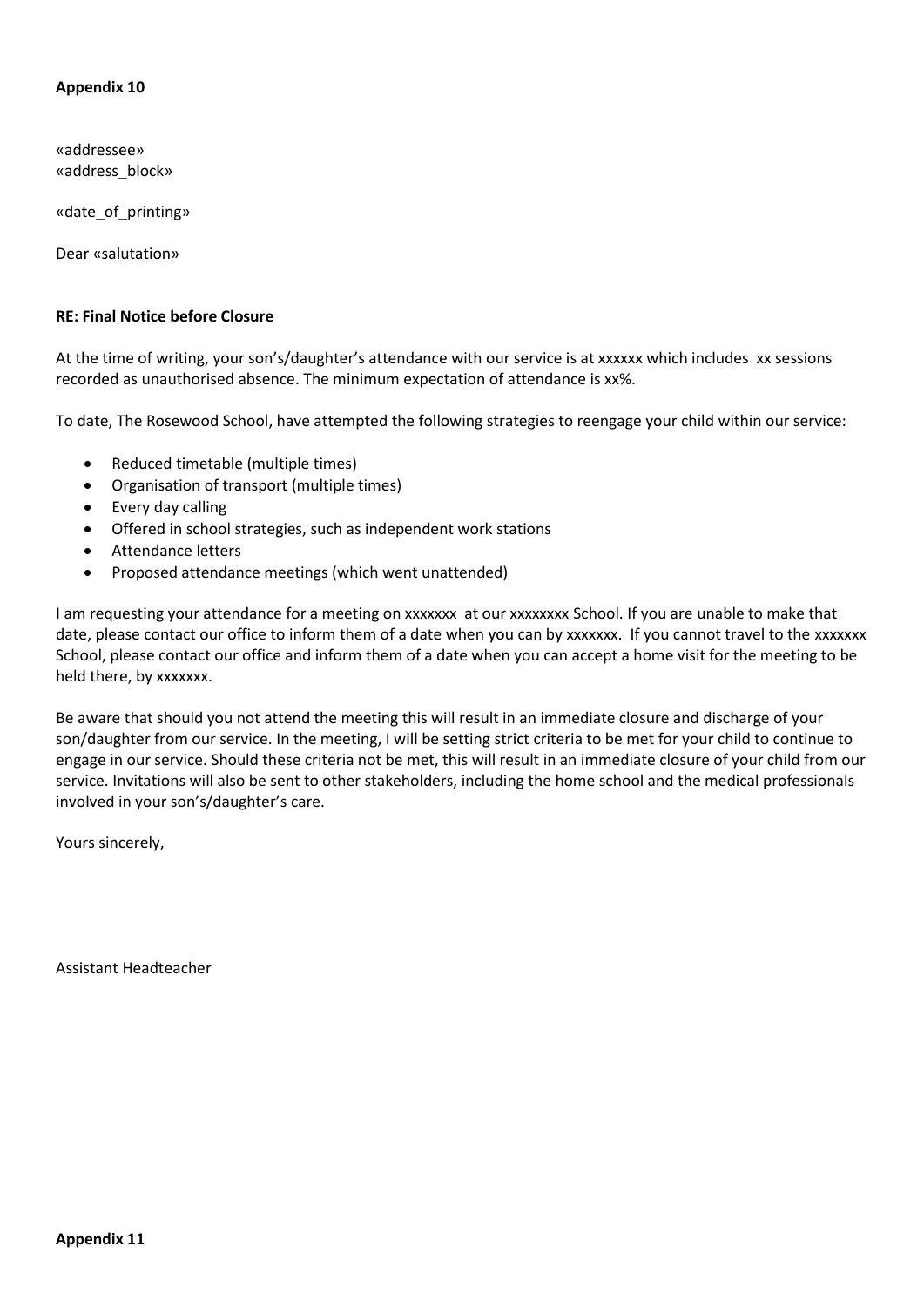**Summary of Letters and action points:**

| Letter                         | <b>Appendix code</b> | When to action              | <b>Signatory</b>        |
|--------------------------------|----------------------|-----------------------------|-------------------------|
| Late warning before            | A1                   | 10 or more Lates            | <b>Inclusion</b>        |
| registration closes            |                      |                             | <b>Managers</b>         |
| Late warning after             | A <sub>2</sub>       | 10 or more Lates            | <b>Inclusion</b>        |
| registration closes            |                      |                             | <b>Managers</b>         |
| <b>Attendance warning</b>      | A <sub>3</sub>       | When attendance drops       | <b>Inclusion</b>        |
| letter                         |                      | below 85%                   | <b>Managers</b>         |
| <b>Attendance Meeting</b>      | A4                   | When attendance drops       | <b>Assistant</b>        |
| letter                         |                      | below 80%. Medical          | <b>Headteacher</b>      |
|                                |                      | input to also be sought     |                         |
|                                |                      | at this point.              |                         |
| <b>Unauthorised absence</b>    | <b>A5</b>            | When 5 days or 10           | <b>Inclusion</b>        |
| warning                        |                      | session threshold           | <b>Managers</b>         |
|                                |                      | reached                     |                         |
| <b>Unauthorised absence</b>    | A <sub>6</sub>       | When unauthorised           | <b>Assistant</b>        |
| penalty notice                 |                      | threshold is exceeded       | <b>Headteacher</b>      |
|                                |                      | i.e. 5 days or 10 sessions  |                         |
| <b>Responding to requests</b>  | A7a/A7b              | Declining a holiday         | <b>Executive</b>        |
| for leave                      |                      | request                     | <b>Headteacher</b>      |
| <b>Action when holiday</b>     | A8/A9                | <b>When Holiday already</b> | <b>Executive</b>        |
| already taken                  |                      | taken without prior         | <b>Headteacher</b>      |
|                                |                      | application                 |                         |
| <b>Final notice of closure</b> | A10                  | When there is no            | <b>Assistant</b>        |
|                                |                      | engagement from the         | <b>Headteacher only</b> |
|                                |                      | family, pupil is not        | with authorisation      |
|                                |                      | attending and all other     | following re-           |
|                                |                      | professionals have been     | referral to panel       |
|                                |                      | consulted.                  |                         |